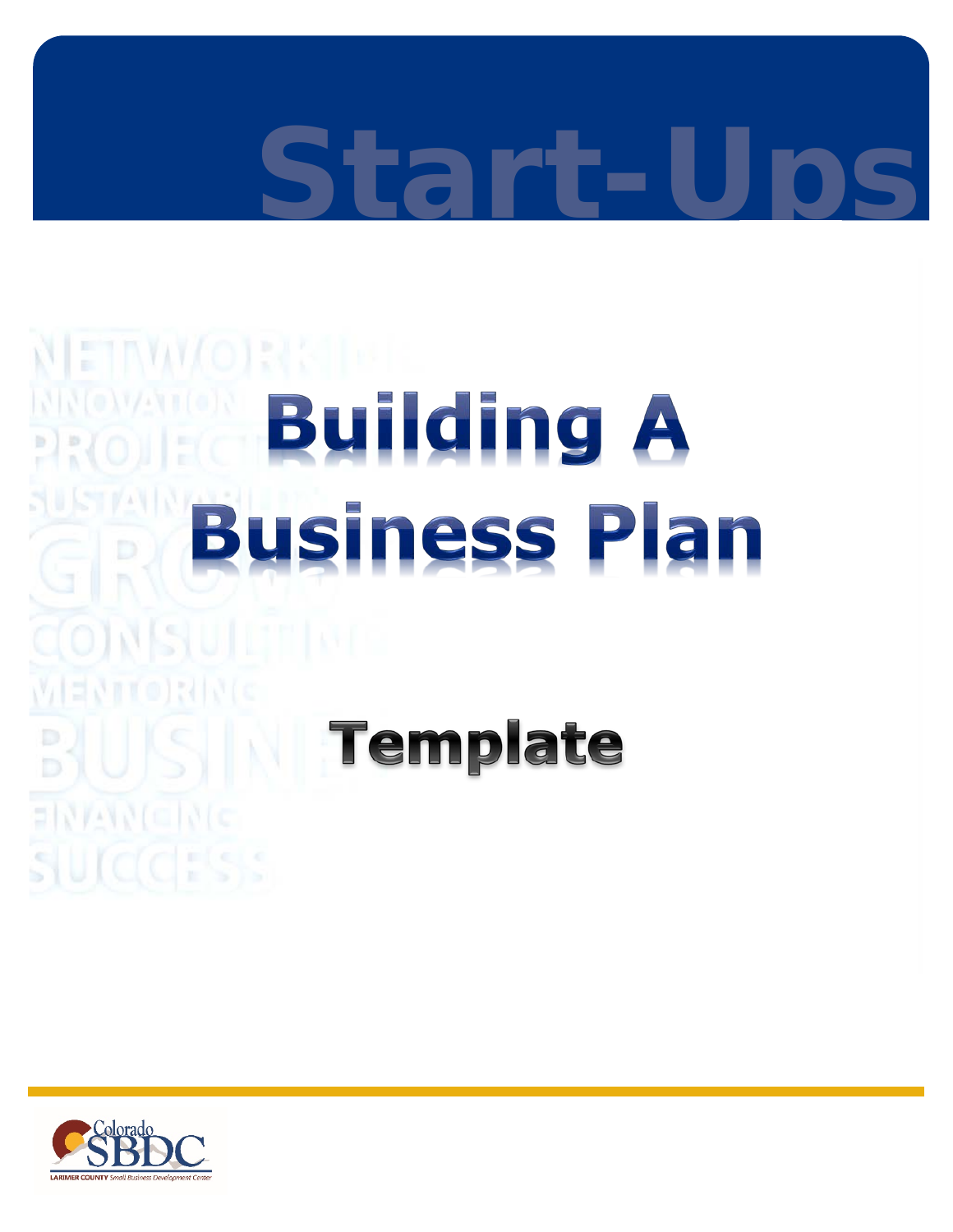### Company Name

### Business Plan

Date

Street Address City, State & Zip Code Phone Number E-Mail Address Web Address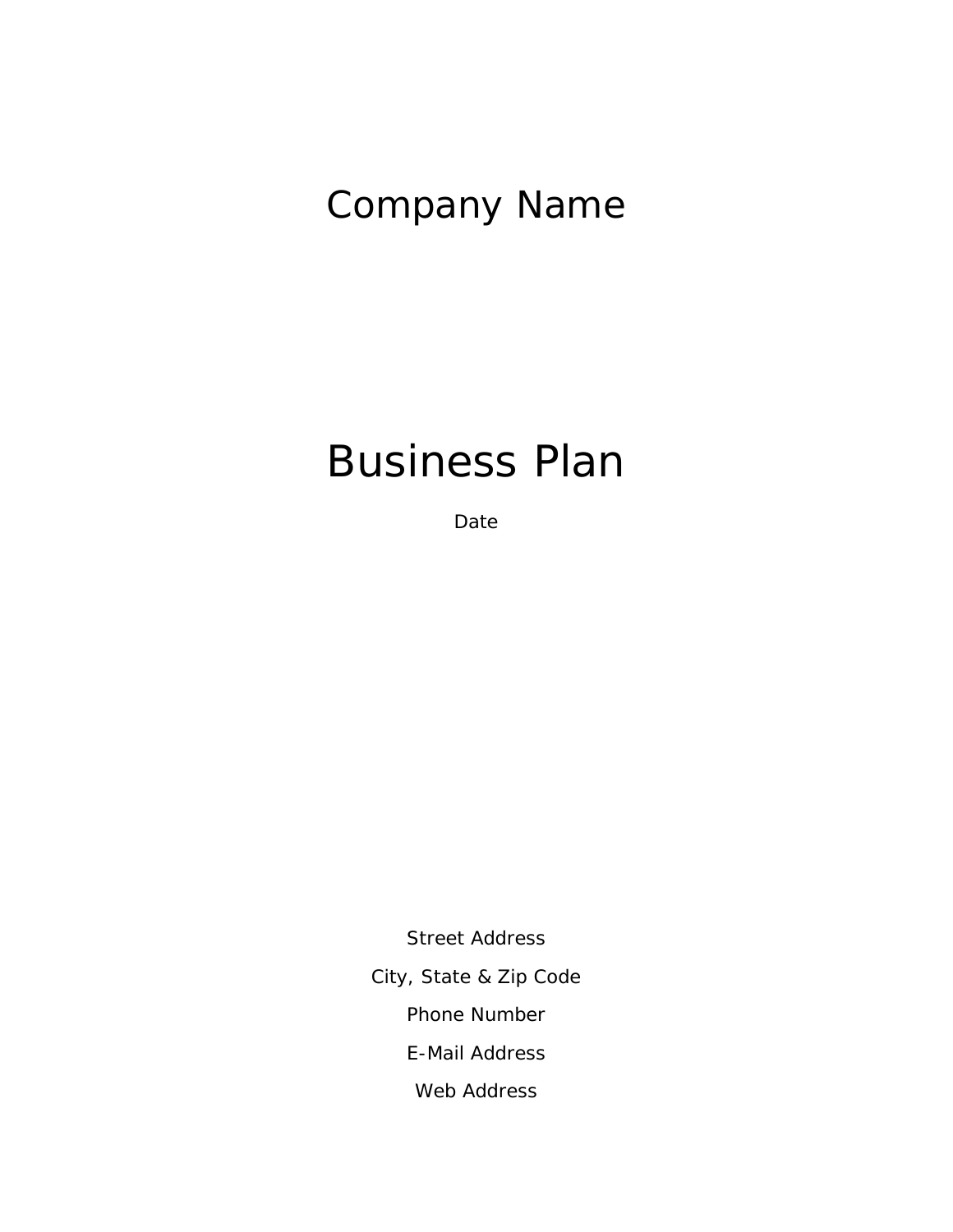# Table of Contents

| 3. Business Description & Vision        |
|-----------------------------------------|
|                                         |
| 5. Description of Products and Services |
|                                         |
|                                         |
|                                         |
|                                         |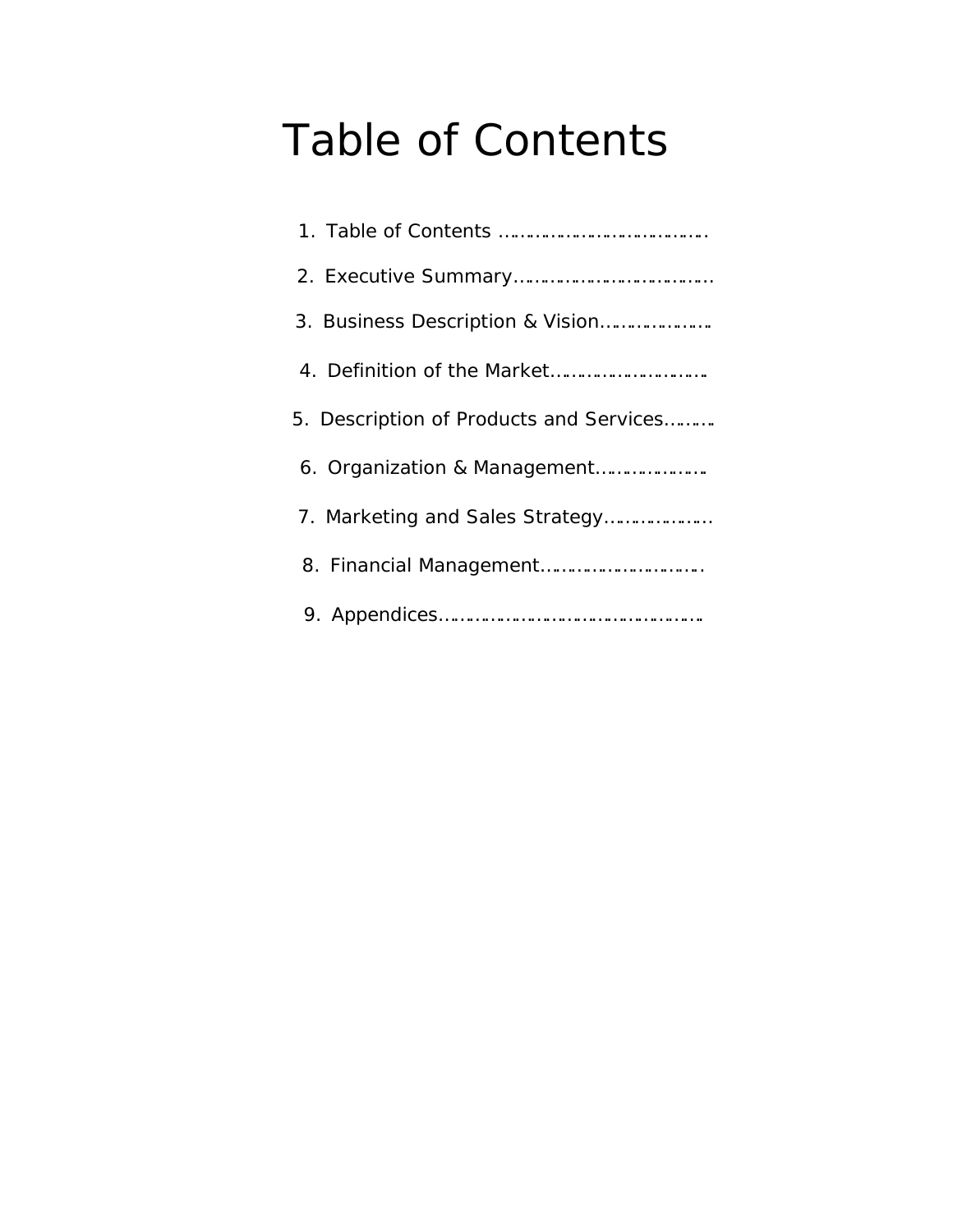# **Executive Summary**

What: Type of business, products/services, business concept, "the opportunity," etc.

Who: You and your team (owners and key personnel), target markets and competition

Why: Other reasons you think your business will succeed, e.g. economics, profit potential, market share, sales projections, months to break-even or positive cash flow, market and industry trends, competitive advantage, etc.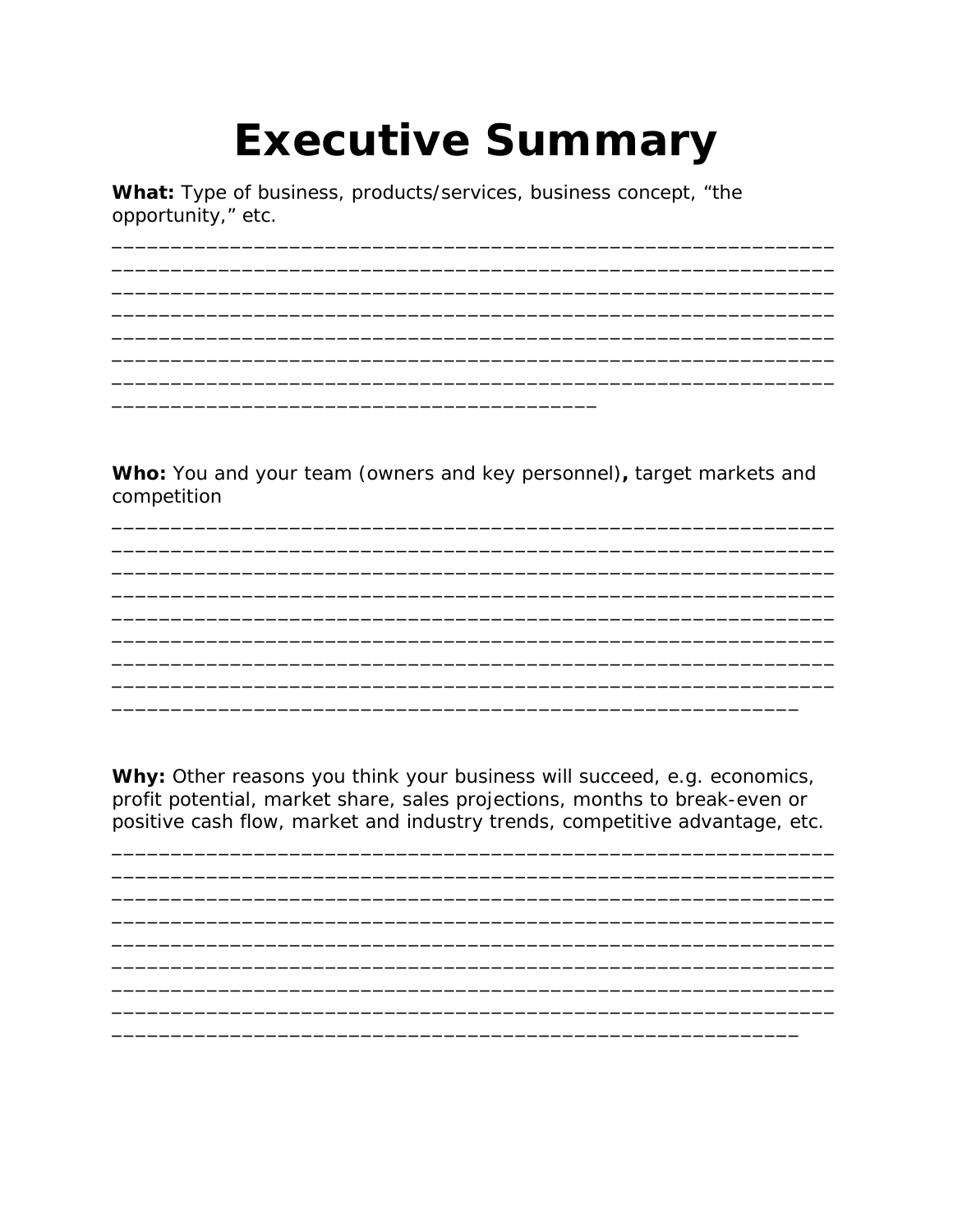After reviewing this section the reader should:

- Want to learn more about your business
- Have a basic understanding about your company

## **Business Description & Vision**

**Mission Statement** 

**Company Vision** 

**Business Goals and Objectives** 

**Short Term** 

**Long Term**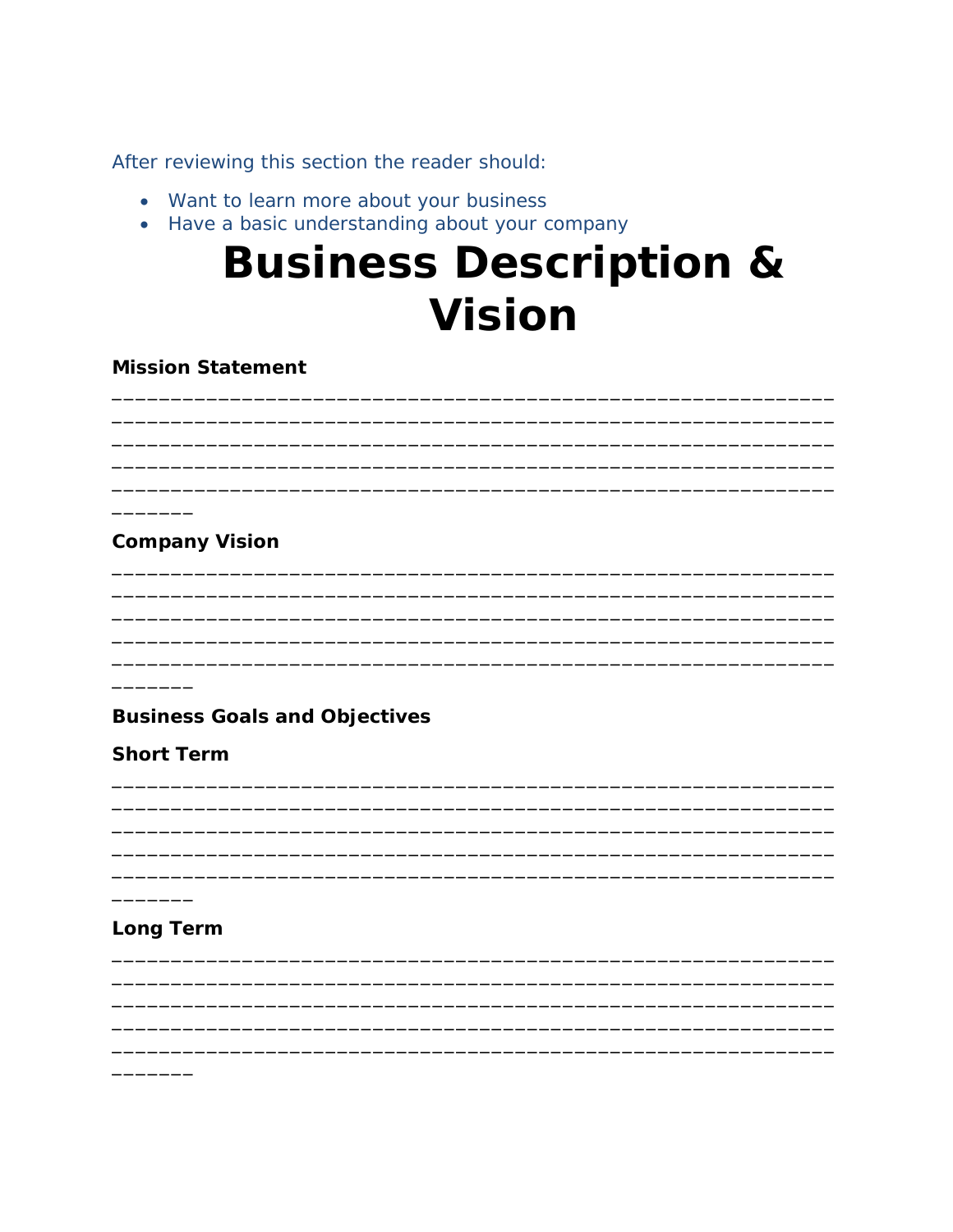#### **Brief History of the Business**

**List of Key Company Principals** 

#### After reviewing this section the reader should know:

- Who the business is and what it stands for
- Your perception of the company's growth & potential

- Specific goals and objectives of the business
- Background information about the company

## **Definition of the Market**

#### **Business Industry and Outlook**

#### **Specific Customer Needs**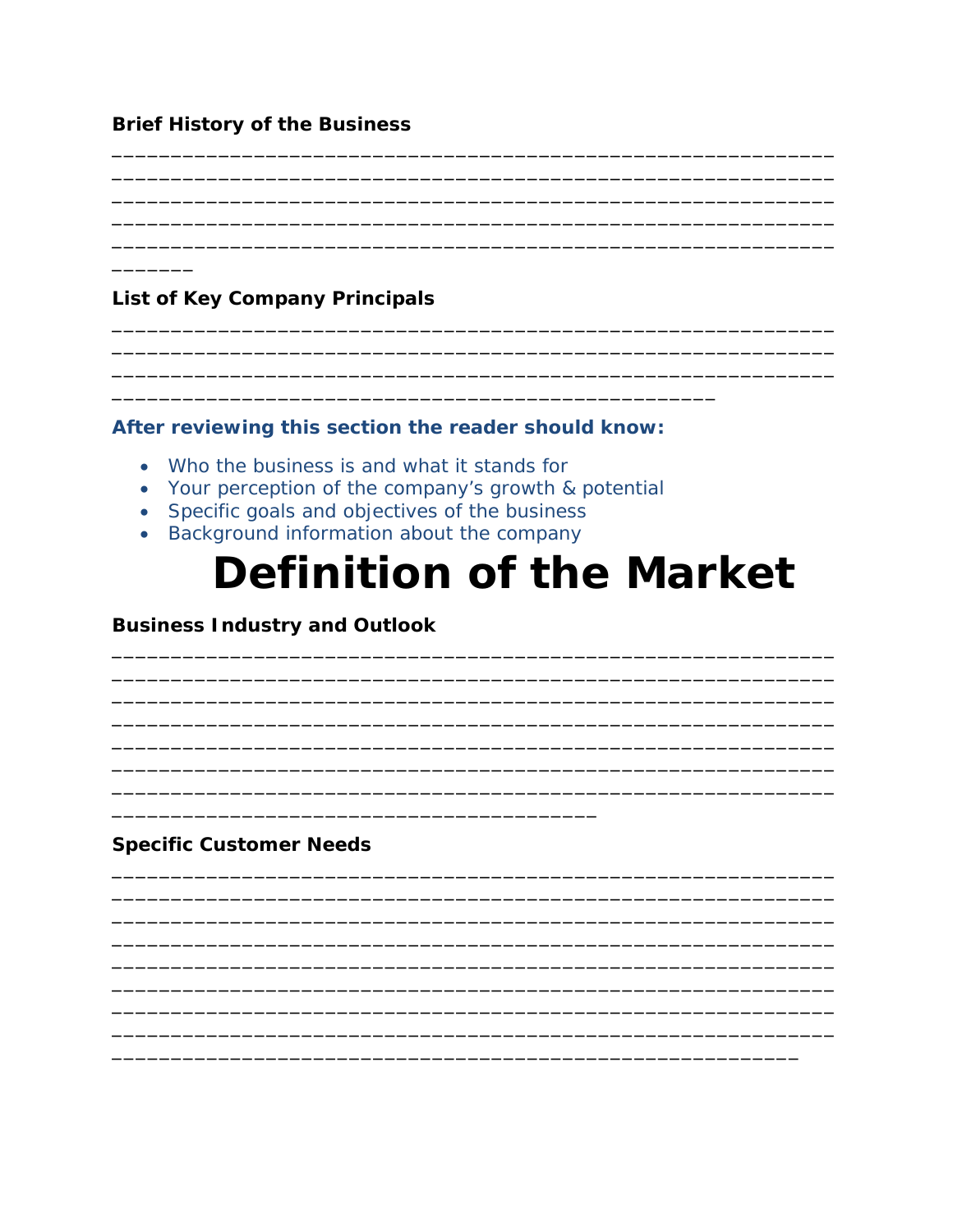#### **Targeted Customers**

#### **Customer Profile**

#### After reviewing this section the reader should know:

- Basic information about the industry you operate in and the customer needs you are fulfilling
- The scope and share of your business market, as well as who your target customers are

## **Description of Products** and Services

**Description of Products and Services**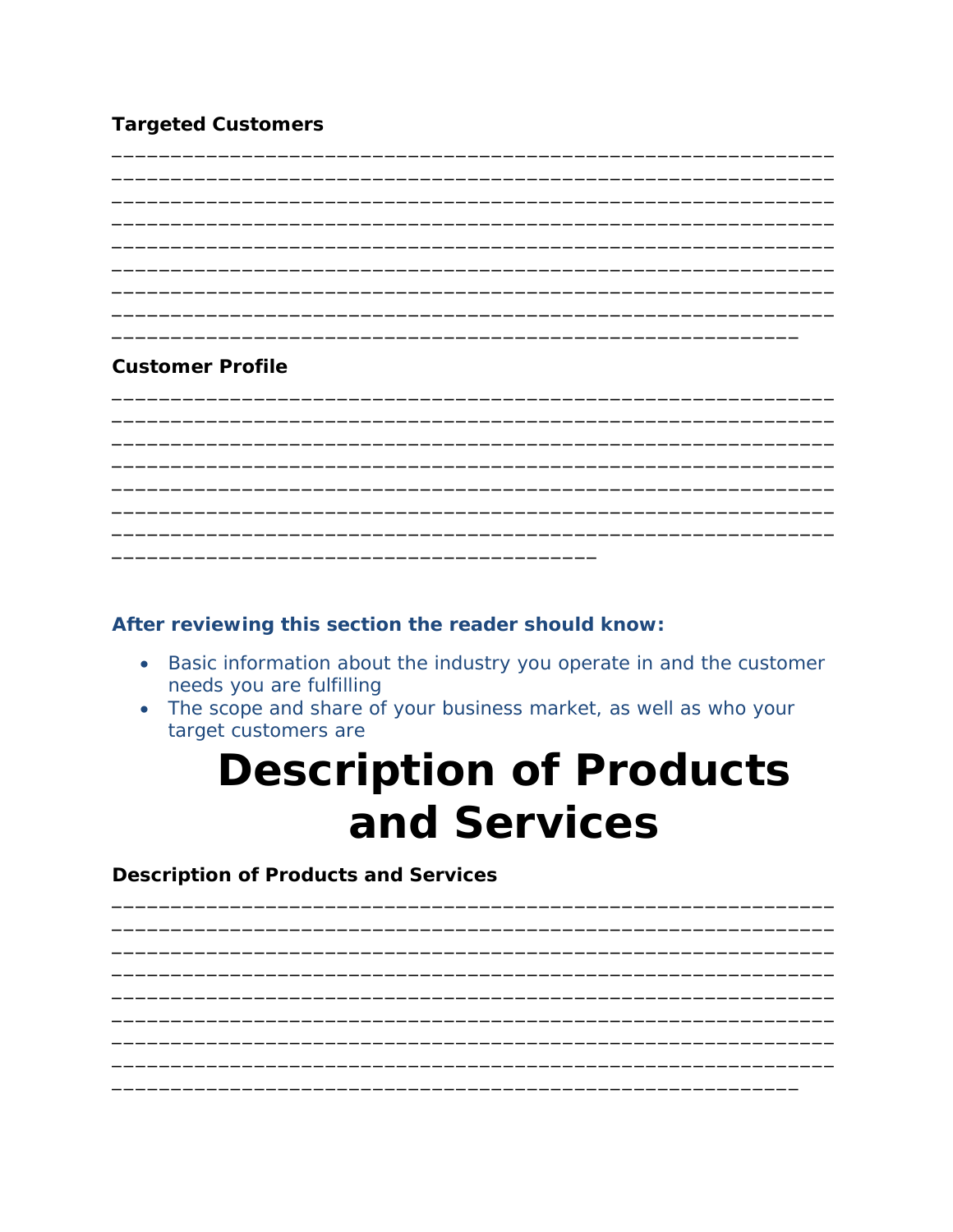#### **Product Pricing**

Description of how your products and services are competitive.

Reference applicable graphics and brochures

#### After reviewing this section the reader should know:

- Why you are in business
- What your products and services are and how much they sell for
- How and why your products & services are competitive

# **Organization and** Management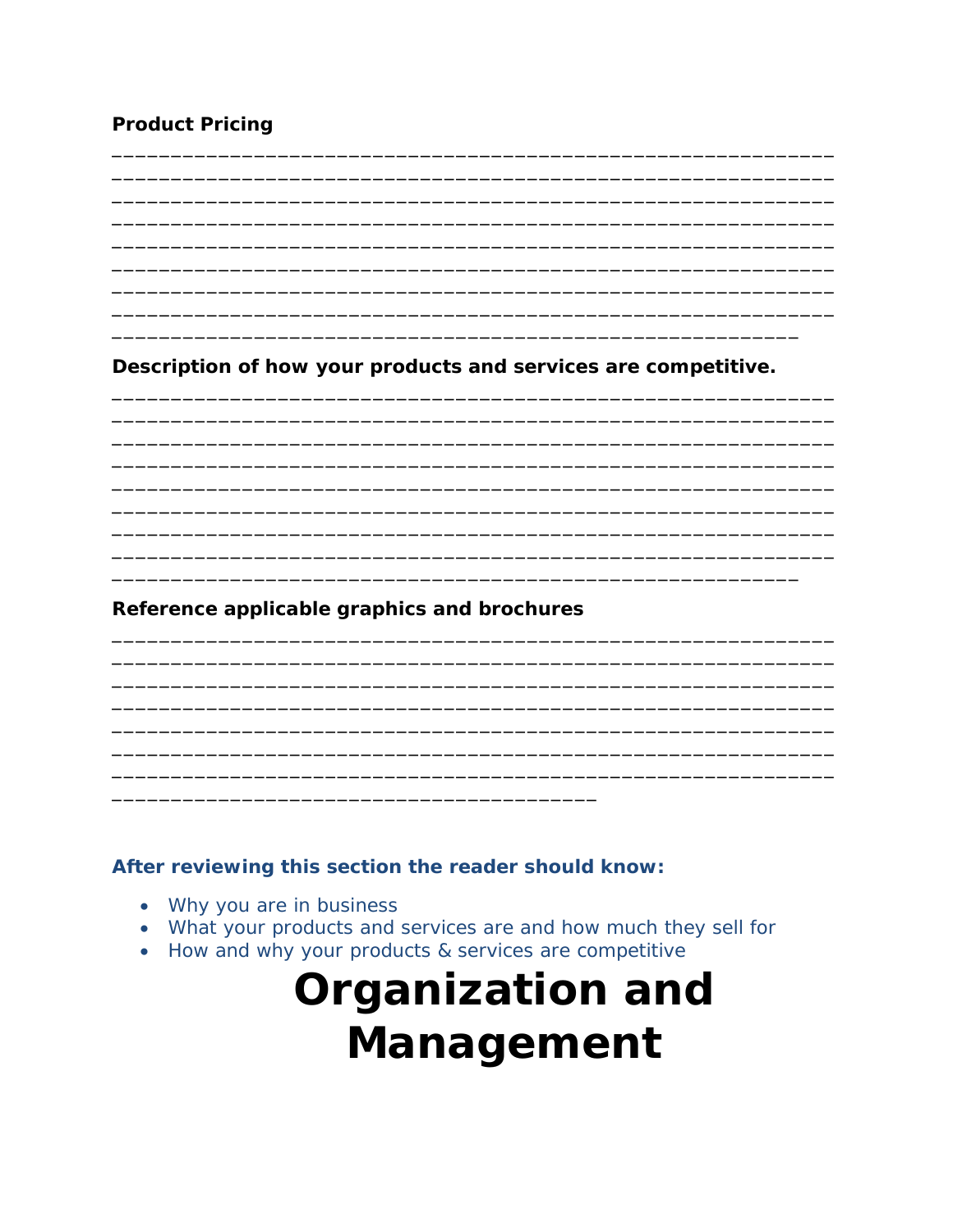#### Description of how the company is organized

#### Legal form of ownership

#### Explanation of how things get done

#### **Required licenses and permits**

Bio description of key company managers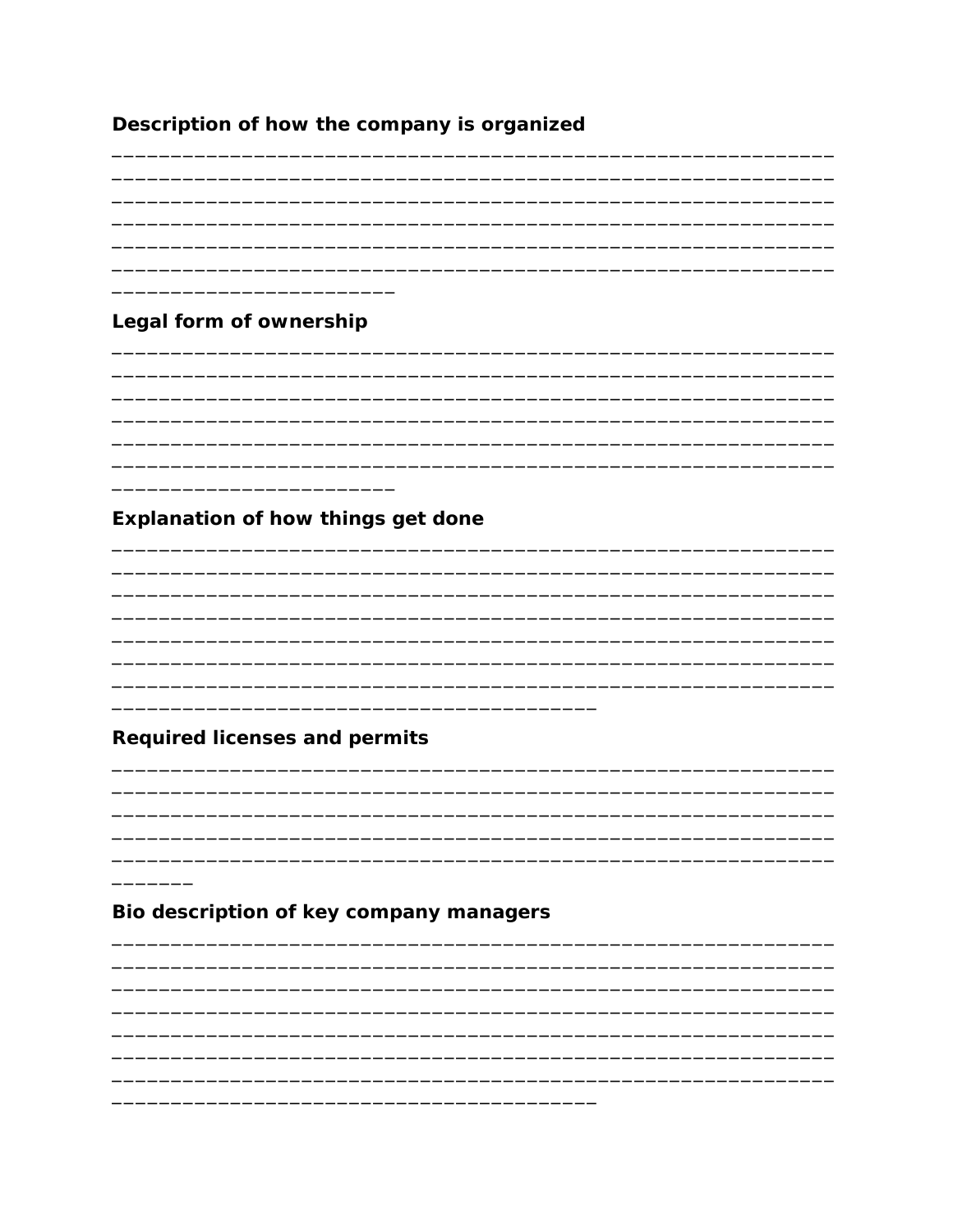After reviewing this section the reader should know:

- The legal form of ownership
- Who the leaders are in your business as well as their roles
- The general flow of operations within the firm

### **Marketing and Sales Strategy**

Identify and describe your market - who your customers are and what the demand is for your products and services

Describe your channels of distribution

Explain your sales strategy, specific to pricing, promotion, products and place (4Ps)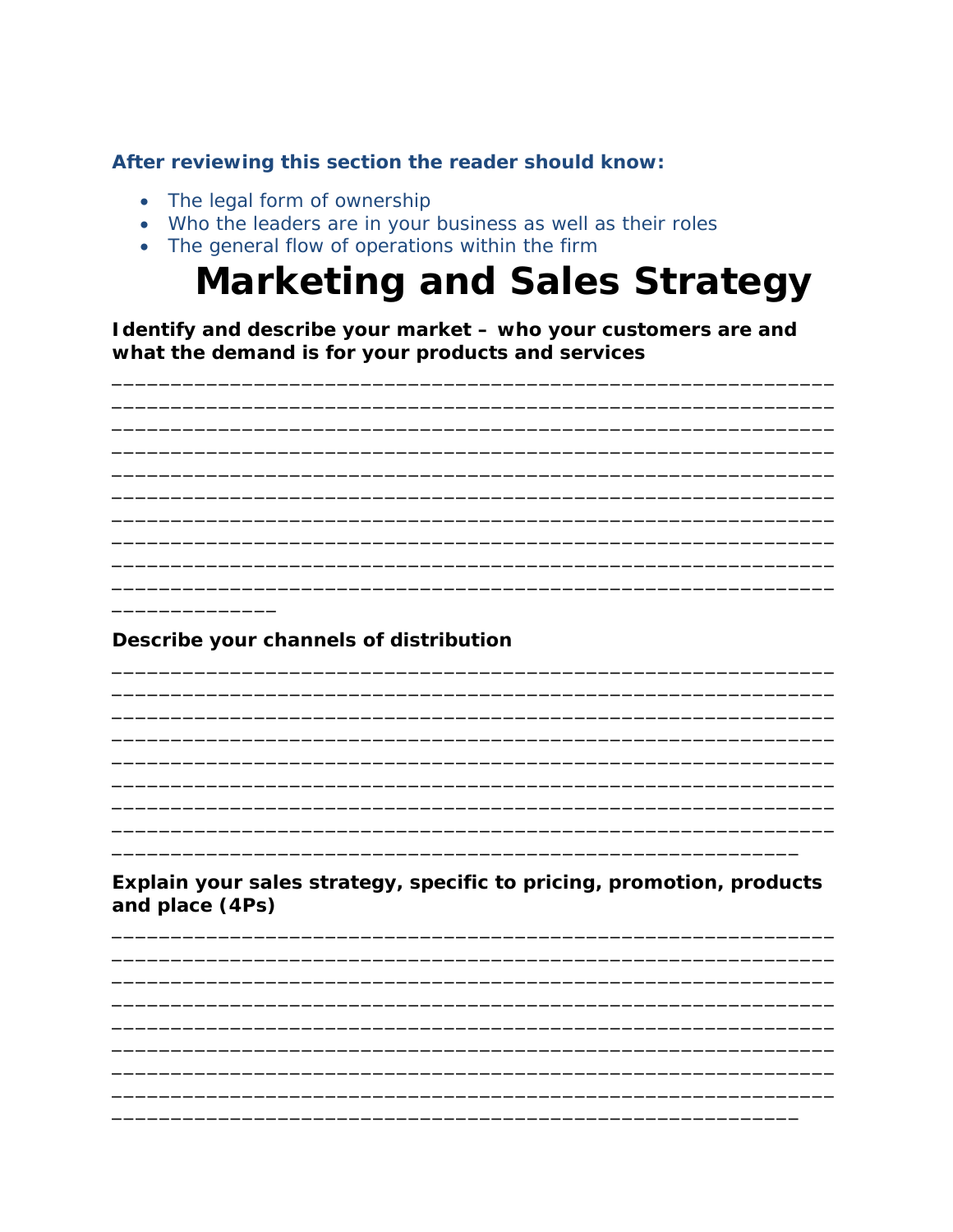#### **After reviewing this section the reader should know:**

- Who your market is and how you will reach it
- How your company will apply pricing, promotion, product diversification and channel distribution to sell your products and services competitively

### **Financial Management**

#### **New Business**

- Estimate of start–up cost
- Projected balance sheet (1 year forward)
- Projected income statement (1 year forward)
- Projected cash flow statement (12 months forward)

#### **Existing Business**

- Balance sheets (last 3 years)
- Income statements (last 3 years)
- Cash flow statement (12 months)

#### **If Applying for a Loan**

• Current personal financial statement on each principal

\_\_\_\_\_\_\_\_\_\_\_\_\_\_\_\_\_\_\_\_\_\_\_\_\_\_\_\_\_\_\_\_\_\_\_\_\_\_\_\_\_\_\_\_\_\_\_\_\_\_\_\_\_\_\_\_\_\_\_\_\_ \_\_\_\_\_\_\_\_\_\_\_\_\_\_\_\_\_\_\_\_\_\_\_\_\_\_\_\_\_\_\_\_\_\_\_\_\_\_\_\_\_\_\_\_\_\_\_\_\_\_\_\_\_\_\_\_\_\_\_\_\_ \_\_\_\_\_\_\_\_\_\_\_\_\_\_\_\_\_\_\_\_\_\_\_\_\_\_\_\_\_\_\_\_\_\_\_\_\_\_\_\_\_\_\_\_\_\_\_\_\_\_\_\_\_\_\_\_\_\_\_\_\_ \_\_\_\_\_\_\_\_\_\_\_\_\_\_\_\_\_\_\_\_\_\_\_\_\_\_\_\_\_\_\_\_\_\_\_\_\_\_\_\_\_\_\_\_\_\_\_\_\_\_\_\_\_\_\_\_\_\_\_\_\_ \_\_\_\_\_\_\_\_\_\_\_\_\_\_\_\_\_\_\_\_\_\_\_\_\_\_\_\_\_\_\_\_\_\_\_\_\_\_\_\_\_\_\_\_\_\_\_\_\_\_\_\_\_\_\_\_\_\_\_\_\_ \_\_\_\_\_\_\_\_\_\_\_\_\_\_\_\_\_\_\_\_\_\_\_\_\_\_\_\_\_\_\_\_\_\_\_\_\_\_\_\_\_\_\_\_\_\_\_\_\_\_\_\_\_\_\_\_\_\_\_\_\_ \_\_\_\_\_\_\_\_\_\_\_\_\_\_\_\_\_\_\_\_\_\_\_\_\_\_\_\_\_\_\_\_\_\_\_\_\_\_\_\_\_\_\_\_\_\_\_\_\_\_\_\_\_\_\_\_\_\_\_\_\_ \_\_\_\_\_\_\_\_\_\_\_\_\_\_\_\_\_\_\_\_\_\_\_\_\_\_\_\_\_\_\_\_\_\_\_\_\_\_\_\_\_\_\_\_\_\_\_\_\_\_\_\_\_\_\_\_\_\_\_\_\_ \_\_\_\_\_\_\_\_\_\_\_\_\_\_\_\_\_\_\_\_\_\_\_\_\_\_\_\_\_\_\_\_\_\_\_\_\_\_\_\_\_\_\_\_\_\_\_\_\_\_\_\_\_\_\_\_\_\_\_\_\_ \_\_\_\_\_\_\_\_\_\_\_\_\_\_\_\_\_\_\_\_\_\_\_\_\_\_\_\_\_\_\_\_\_\_\_\_\_\_\_\_\_\_\_\_\_\_\_\_\_\_\_\_\_\_\_\_\_\_\_\_\_ \_\_\_\_\_\_\_\_\_\_\_\_\_\_\_\_\_\_\_\_\_\_\_\_\_\_\_\_\_\_\_\_\_\_\_\_\_\_\_\_\_\_\_\_\_\_\_\_\_\_\_\_\_\_\_\_\_\_\_\_\_ \_\_\_\_\_\_\_\_\_\_\_\_\_\_\_\_\_\_\_\_\_\_\_\_\_\_\_\_\_\_\_\_\_\_\_\_\_\_\_\_\_\_\_\_\_\_\_\_\_\_\_\_\_\_\_\_\_\_\_\_\_

• Federal tax return for prior year